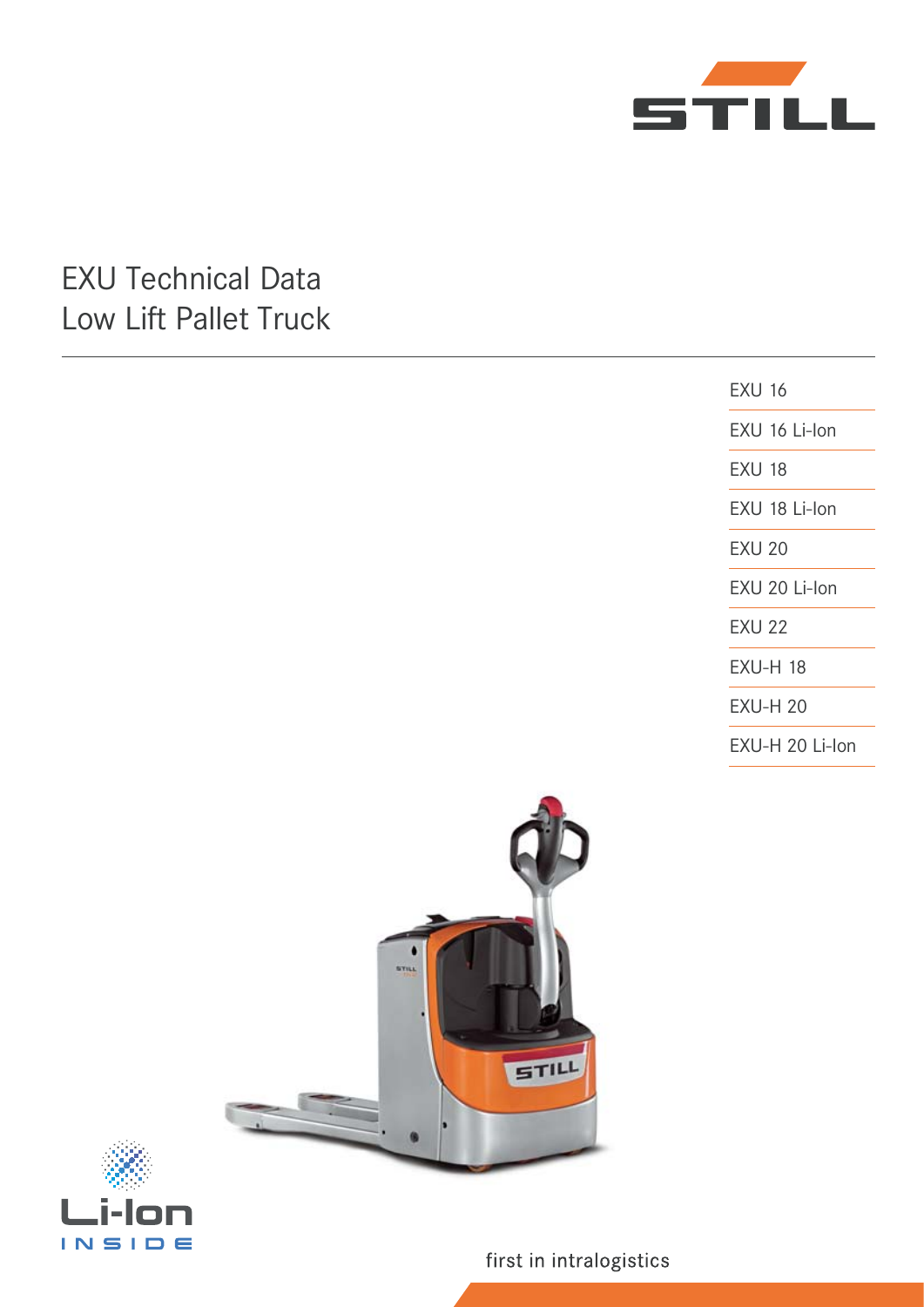

## EXU Low Lift Pallet Truck Compact all-round truck for challenging applications

| 1.2    | Manufacturer's type designation               |                     |                 |      | <b>EXU 20 S</b>        | <b>EXU 22 S</b> |
|--------|-----------------------------------------------|---------------------|-----------------|------|------------------------|-----------------|
| 1.4    | Operator type                                 |                     |                 |      | Standing               | <b>Standing</b> |
| 2.1    | Service weight incl. battery                  |                     |                 | kg   | 610                    | 659             |
| 2.2    | Axle loading laden                            | drive end/load end  |                 | kg   | 896/1689               | 934/1851        |
| 2.3    | Axle loading unladen                          | drive end/load end  |                 | kg   | 384/104                | 384/104         |
| 4.9    | Height drawbar in driving position            | min./max.           | $h_{14}$        | mm   | 740/1250               | 740/1250        |
| 4.19   | Overall length                                | pedestrian/standing | $\vert$ 1       | mm   | 1890/22701             | 1980/23601      |
| 4.20   | Length to face of forks                       | pedestrian/standing | $ 2\rangle$     | mm   | 740/11401              | 830/12101       |
| 4.34.1 | Aisle width for pallets 1000 x 1200 crossways | pedestrian/standing | A <sub>st</sub> | mm   | 1987/21621             | 2078/22531      |
| 4.34.2 | Aisle width for pallets 800 x 1200 lengthways | pedestrian/standing | A <sub>st</sub> | mm   | 2037/2212 <sup>1</sup> | 2128/23031      |
| 4.35   | Turning radius/initial lift lowered           | pedestrian/standing | $W_{\rm a}$     | mm   | 1600/17751             | 1690/18651      |
|        | Turning radius/initial lift raised            | pedestrian/standing | W <sub>a</sub>  | mm   | 1520/16951             | 1610/17851      |
| 5.1    | Travel speed                                  | laden/unladen       |                 | km/h | 6/6                    | 6/6             |

<sup>1</sup> Initial lift lifted

|                      | 1.1            | Manufacturer                                                                            |                                    |                       |              | STILL                      | STILL                         | STILL                   | STILL                         | STILL                   | STILL                            | STILL                   | STILL                                       | STILL                                           | STILL                               |
|----------------------|----------------|-----------------------------------------------------------------------------------------|------------------------------------|-----------------------|--------------|----------------------------|-------------------------------|-------------------------|-------------------------------|-------------------------|----------------------------------|-------------------------|---------------------------------------------|-------------------------------------------------|-------------------------------------|
|                      | 1.2            | Manufacturer's type designation                                                         |                                    |                       |              | <b>EXU 16</b>              | EXU 16 Li-lon                 | <b>EXU 18</b>           | EXU 18 Li-lon                 | <b>EXU 20</b>           | EXU 20 Li-lon                    | <b>EXU 22</b>           | <b>EXU-H 18</b>                             | <b>EXU-H 20</b>                                 | EXU-H 20 Li-lon                     |
|                      | 1.3            | Drive                                                                                   |                                    |                       |              | Electric                   | Electric                      | Electric                | Electric                      | Electric                | Electric                         | Electric                | Electric                                    | Electric                                        | Electric                            |
|                      | 1.4            | Operator type                                                                           |                                    |                       |              | Pedestrian                 | Pedestrian                    | Pedestrian              | Pedestrian                    | Pedestrian              | Pedestrian                       | Pedestrian              | Pedestrian                                  | Pedestrian                                      | Pedestrian                          |
|                      | 1.5            | Rated capacity/rated load                                                               |                                    | $\Omega$              |              | kg 1600                    | 1600                          | 1800                    | 1800                          | 2000                    | 2000                             | 2200                    | 800/1800                                    | 800/2000                                        | 800/2000                            |
|                      | 1.6            | Load centre distance                                                                    |                                    | $\mathbb{C}$          | mm           | 600                        | 600                           | 600                     | 600                           | 600                     | 600                              | 600                     | 600                                         | 600                                             | 600                                 |
|                      | $\ddot{a}$ 1.8 | Load distance. centre of drive axle to fork                                             | lowered/lifted x                   |                       |              | mm 963/883                 | 963/883                       | 963/8831                | 963/8831                      | 963/883                 | 963/8831                         | 963/883                 | 950/8901                                    | 950/8901                                        | 950/8901                            |
|                      | 1.9            | Wheel base                                                                              | lowered/lifted                     |                       |              | mm 1304/1228               | 1304/1228                     | 1304/1228               | 1381/1301                     | 1381/1301               | 1381/1301                        | 1449/1370               | 1404/1338                                   | 1404/13381                                      | 1404/1338                           |
|                      | 2.1            | Service weight incl. battery                                                            |                                    |                       |              | kg 430                     | 357/372                       | 430                     | 357/372                       | 495                     | 385/426                          | 606                     | 558                                         | 603                                             | 603                                 |
|                      | 2.2            | Axle loading laden                                                                      | drive end/load end                 |                       |              | kg 680/1350                | 680/1350                      | 746/1542                | 746/1542                      | 789/1699                | 789/1699                         | 908/1833                | 822/1539                                    | 937/1664                                        | 937/1664                            |
|                      | 2.3            | Axle loading unladen                                                                    | drive end/load end                 |                       |              | kg 384/104                 | 384/104                       | 384/104                 | 384/104                       | 384/104                 | 384/104                          | 384/104                 | 411/145                                     | 458/145                                         | 458/145                             |
|                      | 3.1            | Tyres                                                                                   |                                    |                       |              | Polyurethane               | Polyurethane                  | Polyurethane            | Polyurethane                  | Polyurethane            | Polyurethane                     | Polyurethane            | Polyurethane                                | Polyurethane                                    | Polyurethane                        |
|                      | 3.2            | Tyre size                                                                               | drive end                          |                       |              | mm Ø 230 x 75              | Ø 230 x 75                    | $\phi$ 230 x 75         | Ø 230 x 75                    | $\phi$ 230 x 75         | $\varphi$ 230 x 75               | $\varphi$ 230 x 75      | $\varphi$ 230 x 75                          | $\varphi$ 230 x 75                              | $\phi$ 230 x 75                     |
|                      | 3.3            | Tyre size                                                                               | load end                           |                       |              | mm Ø 85 x 105              | Ø 85 x 110                    | $\varphi$ 85 x 100      | Ø 85 x 100                    | $\emptyset$ 85 x 100    | Ø 85 x 100                       | $\varphi$ 85 x 100      | 2x Ø 85 x 65<br>(Single: $\varphi$ 85 x 90) | 2x Ø 85 x 65<br>(Single: $\varnothing$ 85 x 90) | 2x Ø 85 x 65<br>(Single: Ø 85 x 90) |
|                      | 3.4            | Support castor size                                                                     |                                    |                       |              | mm $\emptyset$ 125 x 40    | Ø 125 x 40                    | $\emptyset$ 125 x 40    | $\varnothing$ 125 x 40        | $\emptyset$ 125 x 40    | $\emptyset$ 125 x 40             | $\emptyset$ 125 x 40    | 2x Ø 125 x 40                               | 2x Ø 125 x 40                                   | 2x Ø 125 x 40                       |
|                      | 3.5            | Number of wheels $(x =$ driven)                                                         | drive end/load end                 |                       |              | $1x + 2/2$                 | $1x + 2/2$                    | $1x + 2/4$              | $1x + 2/4$                    | $1x + 2/4$              | $1x + 2/4$                       | $1x + 2/4$              | $1x + 2/4$                                  | $1x + 2/4$                                      | $1x + 2/4$                          |
|                      | 3.6            | Tread                                                                                   | drive end/load end $b_{10}/b_{11}$ |                       |              | mm 482/395                 | 482/395                       | 482/395                 | 482/395                       | 482/395                 | 482/395                          | 482/395                 | 482/380 (340)                               | 482/380 (340)                                   | 482/380 (340)                       |
|                      | 4.4            | l ift                                                                                   |                                    |                       |              | mm 130                     | 130                           | 130                     | 130                           | 130                     | 130                              | 130                     | 675                                         | 675                                             | 675                                 |
|                      | 4.9            | Height drawbar in driving position                                                      | min./max. $h_{14}$                 |                       |              | mm 740/1250                | 740/1250                      | 740/1250                | 740/1250                      | 740/1250                | 740/1250                         | 740/1250                | 720/1240                                    | 720/1240                                        | 720/1240                            |
|                      | 4.15           | Fork height, lowered                                                                    |                                    | $h_{13}$              | mm 85        |                            | 85                            | 85                      | 85                            | 85                      | 85                               | 85                      | 85                                          | 85                                              | 85                                  |
|                      | 4.19           | Overall length                                                                          |                                    | $\vert \cdot \vert_1$ |              | mm 1660                    | 1660                          | 1660                    | 1660                          | 1730                    | 1730                             | 1820                    | 1807                                        | 1882                                            | 1882                                |
|                      | 4.20           | Length to face of forks                                                                 |                                    |                       |              | mm 510                     | 510                           | 510                     | 510                           | 580                     | 580                              | 670                     | 617                                         | 692                                             | 692                                 |
|                      | 4.21           | Overall width                                                                           |                                    | $b_1/b_2$             |              | mm 720                     | 720                           | 720                     | 720                           | 720                     | 720                              | 720                     | 720                                         | 720                                             | 720                                 |
|                      | 4.22           | Fork dimensions                                                                         | <b>DIN ISO 2331</b>                | s/e/l                 |              | mm 55/165/1150             | 55/165/1150                   | 55/165/1150             | 55/165/1150                   | 55/165/1150             | 55/165/1150                      | 55/165/1150             | 50/180/1190                                 | 50/180/1190                                     | 50/180/1190                         |
|                      | 4.25           | Overall fork width                                                                      |                                    | b <sub>5</sub>        |              | mm 520/560/680             | 520/560/680                   | 520/560/680             | 520/560/680                   | 520/560/680             | 520/560/680                      | 520/560/680             | 560 (520)                                   | 560 (520)                                       | 560 (520)                           |
|                      | 4.32           | Ground clearance. centre of wheel base                                                  |                                    | m <sub>2</sub>        |              | mm 36/166                  | 36/166                        | 36/166                  | 36/166                        | 36/166                  | 36/166                           | 36/166                  | 20/145                                      | 20/145                                          | 20/145                              |
|                      | 4.34.1         | Aisle width for pallets 1000 x 1200 crossways                                           |                                    | $A_{st}$              |              | mm 1947 <sup>1</sup> /1962 | 19471/1962                    | 19471/1962              | 19471/1962                    | 19971/2017              | 19971/2017                       | 20601/2055              | 2045                                        | 2120                                            | 2120                                |
|                      | 4.34.2         | Aisle width for pallets 800 x 1200 lengthways                                           |                                    | $A_{\rm st}$          |              | mm 1997 <sup>1</sup> /2012 | 1997 <sup>1</sup> /2012       | 19971/2012              | 19971/2012                    | 2047 <sup>1</sup> /2067 | 2047 <sup>1</sup> /2067          | 2110 <sup>1</sup> /2105 | 2095                                        | 2170                                            | 2170                                |
|                      | 4.35           | Turning radius                                                                          |                                    | $W_{\rm a}$           | mm           | 1560/14951                 | 1560/1495                     | 1560/14951              | 1560/1495                     | 1610/15501              | 1610/1550                        | 1670/15851              | 1645/1585                                   | 1720/16601                                      | 1720/1660                           |
|                      | 5.1            | Travel speed                                                                            | laden/unladen                      |                       | km/h         | 6/6                        | 6/6                           | 6/6                     | 6/6                           | 6/6                     | 6/6                              | 6/6                     | 6/6                                         | 6/6                                             | 6/6                                 |
|                      | 5.2            | Lift speed                                                                              | laden/unladen                      |                       |              | m/s 0.040/0.060            | 0.040/0.060                   | 0.040/0.060             | 0.040/0.060                   | 0.040/0.060             | 0.040/0.060                      | 0.034/0.043             | 0.115/0.184                                 | 0.115/0.184                                     | 0.115/0.184                         |
|                      | 5.3            | Lowering speed                                                                          | laden/unladen                      |                       |              | m/s 0.071/0.065            | 0.071/0.065                   | 0.071/0.065             | 0.071/0.065                   | 0.071/0.065             | 0.071/0.065                      | 0.070/0.063             | 0.326/0.130                                 | 0.326/0.130                                     | 0.326/0.130                         |
|                      | 5.8            | Max. gradeability kB 5                                                                  | laden/unladen                      |                       |              | % 14/24                    | 14/24                         | 13/24                   | 13/24                         | 11/24                   | 11/24                            | 10/24                   | 12/24                                       | 10/24                                           | 10/24                               |
|                      | 5.9            | Acceleration time over 10 m                                                             | laden/unladen                      |                       |              | s 7.58/6.50                | 7.58/6.50                     | 7.65/6.50               | 7.65/6.50                     | 8.04/6.50               | 8.04/6.50                        | 8.04/6.50               | 8.45/7.10                                   | 8.45/7.10                                       | 8.45/7.10                           |
|                      | 5.10           | Service brake                                                                           |                                    |                       |              | Electromagnetic            | Electromagnetic               | Electromagnetic         | Electromagnetic               | Electromagnetic         | Electromagnetic                  | Electromagnetic         | Electromagnetic                             | Electromagnetic                                 | Electromagnetic                     |
| $\overline{\ge}$ 8.4 | 6.1            | Drive motor rating S2 60 min                                                            |                                    |                       |              | kW 1.2<br>$kW = 1.0$       | 1.2<br>1.0                    | 1.2<br>1.0              | 1.2<br>1.0                    | 1.2<br>1.2              | 1.2                              | 1.2<br>1.4              | 1.2<br>1.2                                  | 1.2                                             | 1.2<br>1.2                          |
|                      | 6.2            | Lift motor rating at S3 15%                                                             |                                    |                       |              |                            |                               |                         |                               |                         | 1.2                              |                         |                                             | 1.2                                             |                                     |
|                      | 6.3            | Battery according to DIN 43531/35/36 A. B. C. no                                        |                                    |                       |              | <b>British Standard</b>    | <b>British Standard</b>       | <b>British Standard</b> | <b>British Standard</b>       | 2PzS                    | 2PzS                             | 3PzS                    | <b>British Standard</b>                     | 2PzS                                            | 2PzS                                |
|                      | 6.4<br>6.5     | Battery voltage/nominal capacity K <sub>5</sub><br>Battery weight ±5% (depends on make) |                                    |                       |              | V/Ah 24/150                | $24/82 - 24/164$<br>$56 - 71$ | 24/150<br>141           | $24/82 - 24/164$<br>$56 - 71$ | 24/250<br>213           | $24/205 - 24/410$<br>$110 - 141$ | 24/375<br>301           | 24/150<br>144                               | 24/250<br>191                                   | $24/82 - 24/410$<br>191             |
|                      | 6.6            | Energy consumption according to VDI cycle                                               |                                    |                       | kWh/h 0.38   | kg 141                     | 0.38                          | 0.38                    | 0.38                          | 0.38                    | 0.38                             | 0.38                    | 0.38                                        | 0.38                                            | 0.38                                |
|                      | 8.1            | Drive control                                                                           |                                    |                       |              | AC control                 | AC control                    | AC control              | AC control                    | AC control              | AC control                       | AC control              | AC control                                  | AC control                                      | AC control                          |
|                      |                | Sound pressure level at driver's ear                                                    |                                    |                       | $dB(A)$ 68.7 |                            | 68.7                          | 68.7                    | 68.7                          | 68.7                    | 68.7                             | 68.7                    | 62.0                                        | 62.0                                            | 62.0                                |
|                      |                |                                                                                         |                                    |                       |              |                            |                               |                         |                               |                         |                                  |                         |                                             |                                                 |                                     |

<sup>1</sup> Initial lift lifted

# Optional stand-on platform (pedestrian/standing)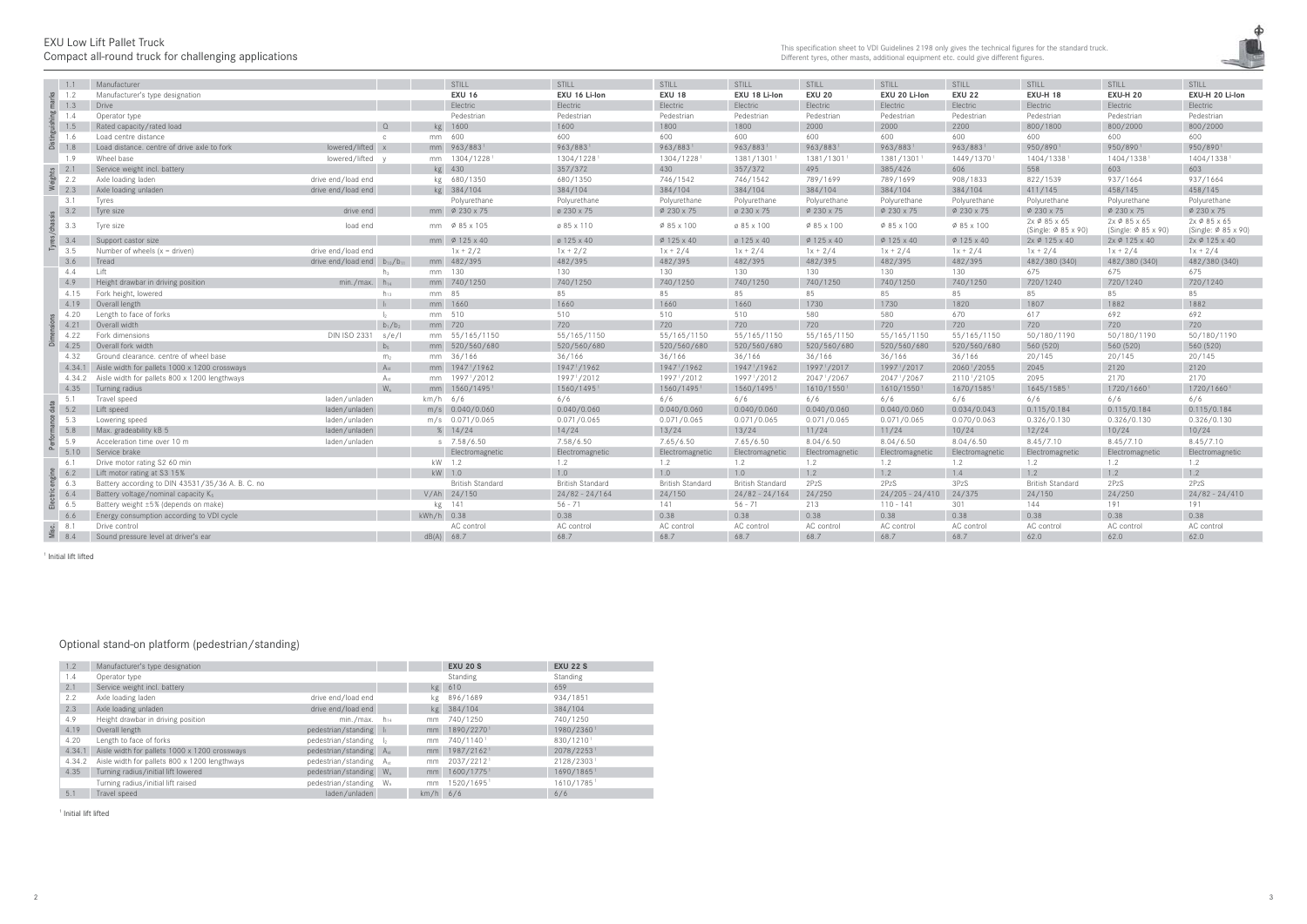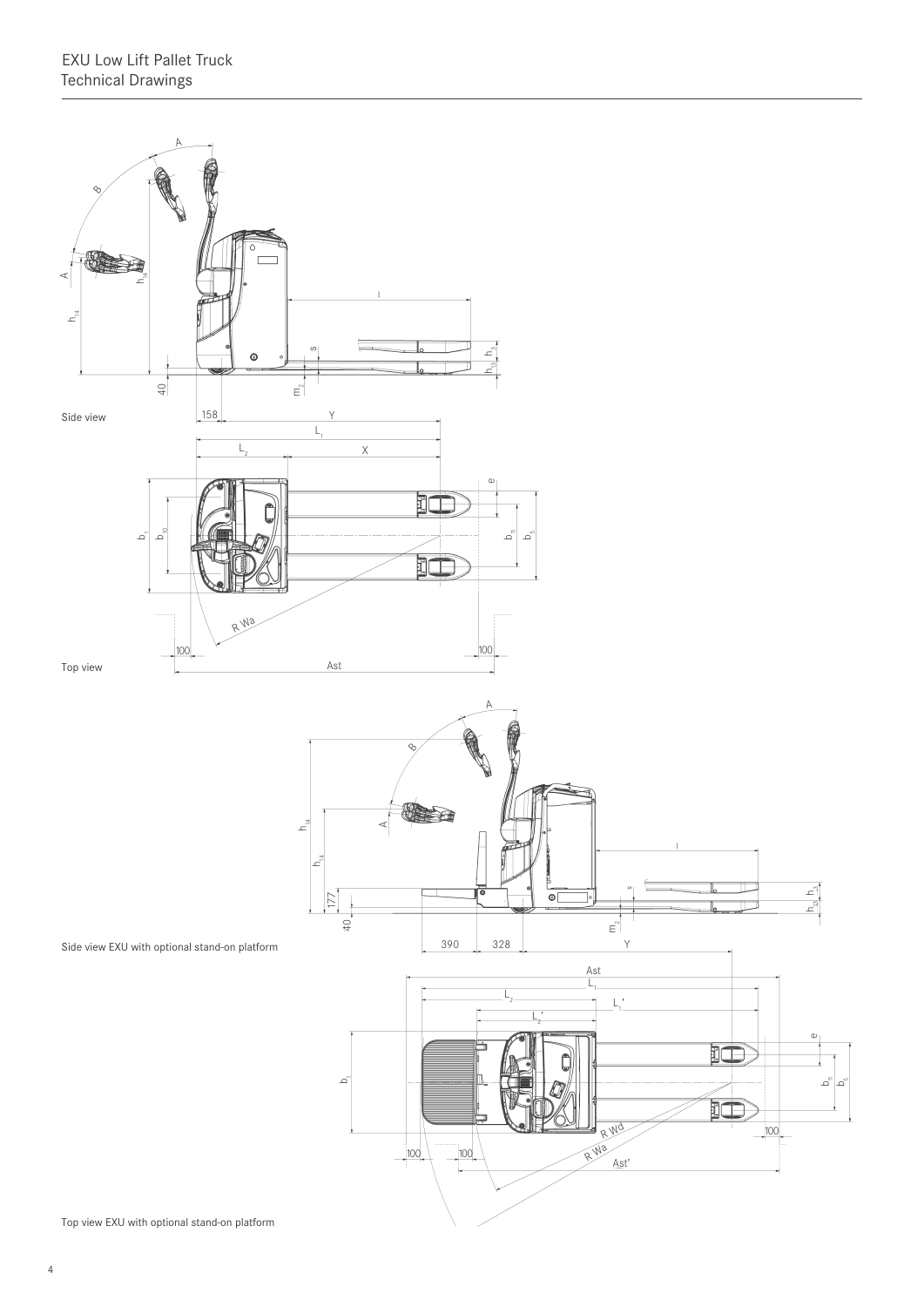## EXU Low Lift Pallet Truck Compact all-round truck for challenging applications





Access authorisation FleetManager 4.x extending the extendio of the Profiled drive wheel



View on tip of forks **Lateral battery change** 



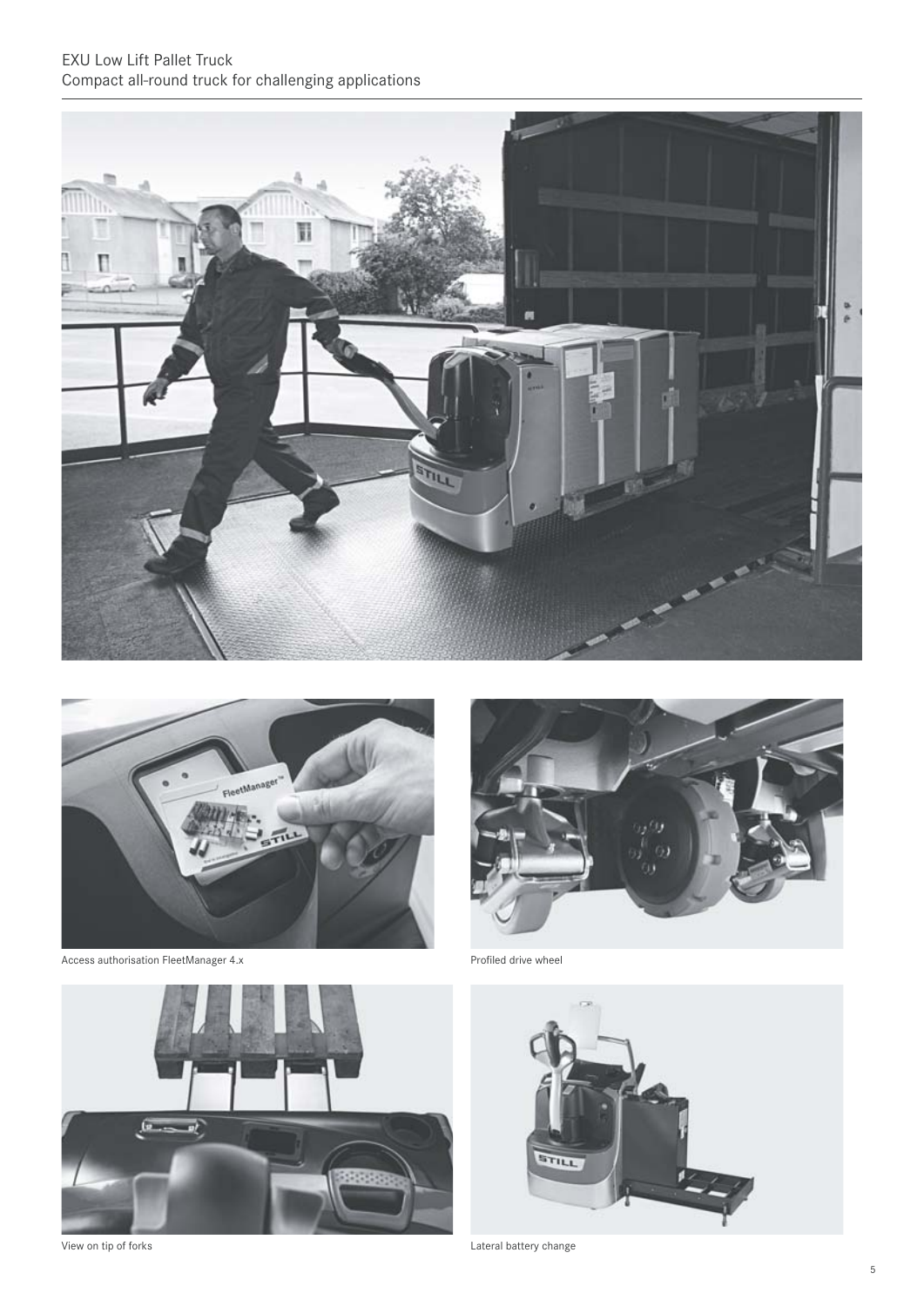#### EXU

Are you looking for a powerful low lift pallet truck for transporting loads weighing up to 2,200 kg across short distances? A warehouse assistant which can be manoeuvred precisely and safely even in confined spaces? Then you should take a look at the EXU! Thanks to its compact size, it is best suited to locations with limited space – from narrow warehouse gangways to loading and unloading lorries and working in supermarket aisles. Intelligent: the unique OPTISPEED tiller automatically adapts the speed of the forklift truck to the tiller angle, thus ensuring that goods are transported safely and quickly. Plus, with the ECO and BOOST driving programmes, you can choose between maximum output and optimum efficiency at the press of a button. Are you looking to not just transport goods but also protect your employees' health when carrying out order picking? The EXU-H model has an impressive variably adjustable working height of up to 760 mm which guarantees an ergonomically optimum body position for all operators. The optional auto-lift function provides even more comfort – a sensor detects the upper edge of the loaded goods and automatically adapts the working height. If another layer of goods is added or removed, the loading forks move up or down a fraction by themselves.

#### EXU Li-Ion

The EXU Li-Ion is an efficient and compact bundle of energy, which guarantees optimum availability. Not only is interim charging of the forklift truck possible, but the charging process itself is significantly quicker than that of conventional lead batteries – the lithium-ion battery can be charged to 50 percent in just 30 minutes. But that is by no means all of the advantages of this modern drive technology: with up to 2,500 charging cycles, the lithium-ion battery lasts around twice as long as a lead battery and can also be used in a cold store. This groundbreaking technology is also setting new standards with regard to safety. Every battery cell is monitored in real time. As a result of the extremely precise discharge indicator, the output can also be utilised extremely efficiently. Due to the fact that lithium-ion batteries concentrate a large amount of energy into a small space, the EXU Li-Ion is also the most compact forklift truck in the EXU product line. In short, it is the ideal low lift pallet truck for extended periods of operation in industry, the retail market and logistics.

### Extensive Equipment

#### Power

- High handling performance: powerful, reliable and low-maintenance drive motor
- Performance boost: BOOST mode can be activated for particularly demanding tasks
- Extremely compact and available: lithium-ion battery concentrates a large amount of energy into a small space and allows for quick and easy interim charging

#### Precision

- Very precise and smooth steering
- Accurate operation: gentle and sensitive acceleration

#### Ergonomics

- Efficient and intuitive operation: driving, lifting and steering processes can be simultaneously controlled by left- or right-handed operators with just one hand and without having to change grip
- Tangibly better: control elements can be easily differentiated by their tactile characteristics
- Hands free: practical storage compartments and a writing pad with built-in clipboard

#### Compactness

- Compact and mobile: gets to work quickly even in confined spaces and narrow aisles
- It couldn't be more compact: the lithium-ion version offers the most compact dimensions

#### Safety

- Maximum driver protection: sensitive impact plate in the optimal position
- Safety in confined spaces: curved tiller shape protects the driver from getting trapped in front
- Accidental roll-back is prevented: automatic stop function even on ramps
- OPTISPEED 3.0: driving speed automatically adapts to the tiller angle
- All-round safety: full hand guard integrated into the tiller

#### Environmental Responsibility

- Very few noise emissions
- ECO driving programme: maximum energy efficiency at the touch of a button
- Over 95 percent of all materials used are recyclable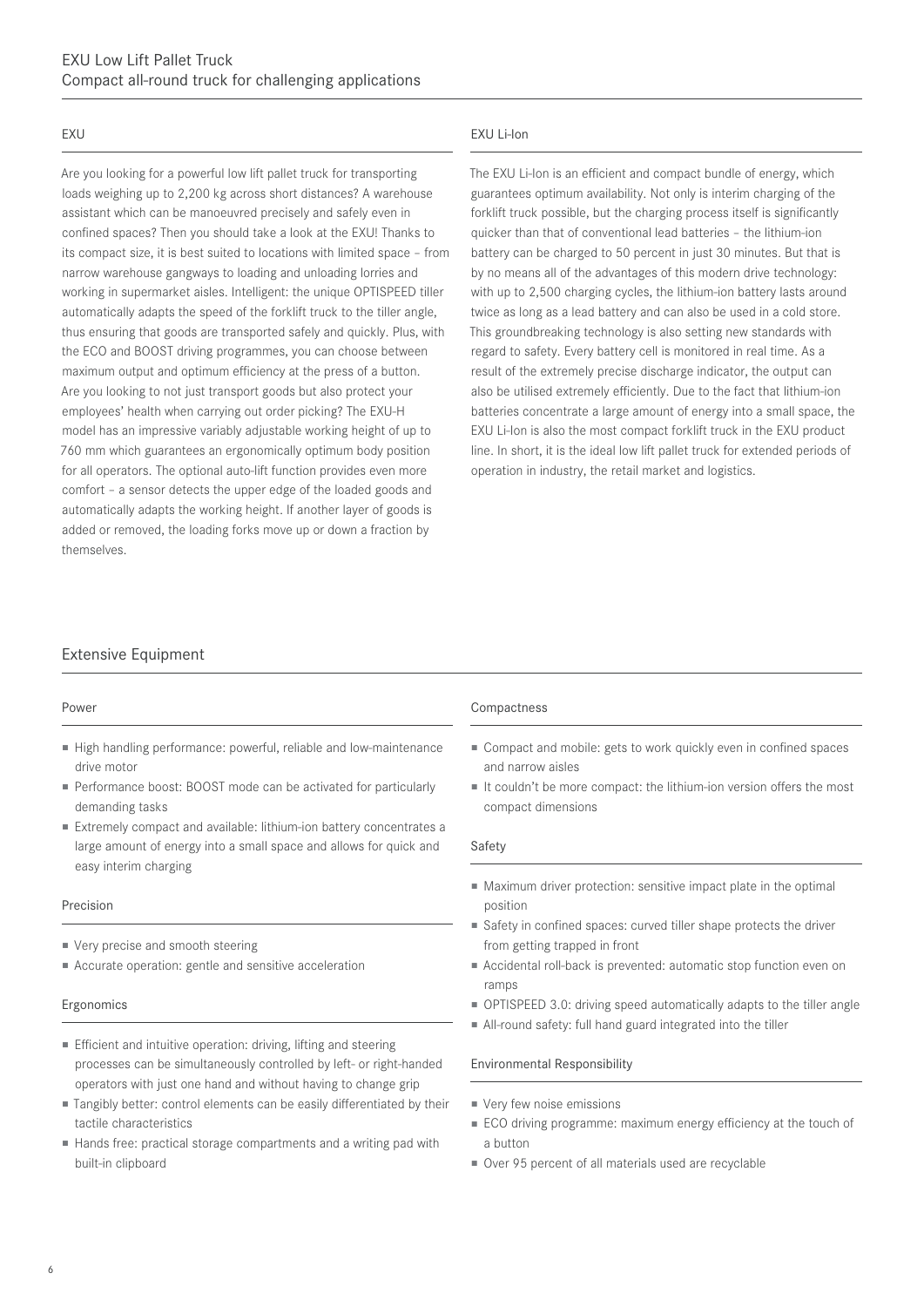OPTISPEED 3.0: speed adapts to the tiller angle

Powerful, reliable and low-maintenance motor

Lithium-ion battery: exceptionally compact and offering excellent availability

### Equipment Variants

|                |                                                                                             | <b>EXU 16</b>  | <b>EXU 18</b> | <b>EXU 20</b> | <b>EXU 22</b> | <b>EXU-H 18</b> | <b>EXU-H 20</b> |
|----------------|---------------------------------------------------------------------------------------------|----------------|---------------|---------------|---------------|-----------------|-----------------|
| General        | Noise-minimised version: PIEK certified                                                     | О              | $\circ$       |               |               | О               | Ο               |
|                | 2 driving programs: ECO and BOOST                                                           |                |               |               |               |                 |                 |
|                | Easy-grip tiller for left and right-handed operators                                        |                | ●             | $\bullet$     | $\bullet$     | $\bullet$       |                 |
|                | Low-maintenance AC drive                                                                    |                |               |               |               |                 |                 |
|                | Hinged stand-on platform                                                                    |                |               | $\circ$       | $\circ$       |                 | $\circ$         |
|                | Various fork lengths                                                                        | $\circ$        | $\circ$       | $\circ$       | $\circ$       | $\circ$         | $\circ$         |
|                | Cold-store version                                                                          | $\circ$        | $\circ$       | $\circ$       | $\circ$       | $\circ$         | $\circ$         |
|                | Adjustable DIN A4 writing pad                                                               | $\circ$        | $\circ$       | $\circ$       | $\circ$       | $\circ$         | $\circ$         |
|                | Drive wheel tyres, polyurethane, 230 x 75 mm                                                | $\bullet$      | $\bullet$     | $\bullet$     | $\bullet$     | $\bullet$       | ●               |
|                | Drive wheel tyres, polyurethane, 230 x 75 mm, profiled                                      | $\circ$        | $\circ$       | $\circ$       | $\circ$       | $\circ$         | $\circ$         |
|                | Drive wheel tyres, soft polyurethane, 72 Shore, 230 x 75 mm                                 | $\circ$        | $\circ$       | $\circ$       | $\circ$       | $\circ$         | $\circ$         |
|                | Drive wheel tyres, soft polyurethane, 72 Shore, 230 x 75 mm, natural-coloured               | $\overline{O}$ | $\circ$       | $\circ$       | $\circ$       | $\circ$         | $\circ$         |
|                | Drive wheel tyres, soft polyurethane, 72 Shore, 230 x 75 mm, natural-coloured,<br>profiled  | $\circ$        | $\circ$       | $\circ$       | $\circ$       | $\circ$         | $\circ$         |
| Wheels         | Drive wheel tyres, soft polyurethane, 72 Shore, 230 x 75 mm, profiled                       | $\circ$        | $\circ$       | $\circ$       | $\circ$       | $\circ$         | $\circ$         |
|                | Load roller tyres, polyurethane, single, 85 x 110 mm                                        | $\bullet$      | $\circ$       | $\circ$       | $\circ$       |                 |                 |
|                | Load roller tyres, polyurethane, tandem, 85 x 85 mm                                         | $\bullet$      | $\bullet$     | $\bullet$     | $\bullet$     |                 |                 |
|                | Load roller tyres, polyurethane, single, 85 x 110 mm,<br>lubricated axles and lifting link  | $\circ$        | $\circ$       | $\circ$       | $\circ$       |                 |                 |
|                | Load roller tyres, polyurethane, tandem, 85 x 85 mm,<br>lubricated axles and lifting linke  | $\circ$        | $\circ$       | $\circ$       | $\circ$       |                 |                 |
|                | OPTISPEED: controls the speed in accordance with the tiller angle                           |                | 0             | 0             |               |                 |                 |
|                | FleetManager: access authorisation, shock detection, reports                                | $\circ$        | $\circ$       | $\circ$       | $\circ$       | $\circ$         | $\circ$         |
| Safety         | PIN code access                                                                             | $\circ$        | $\circ$       | $\circ$       | $\circ$       | $\circ$         | $\circ$         |
|                | Accessories bracket on the load side                                                        | $\circ$        | $\circ$       | $\circ$       | $\circ$       | $\circ$         | $\circ$         |
|                | Load backrest                                                                               | $\circ$        | $\circ$       | $\circ$       | $\circ$       | $\circ$         | $\circ$         |
|                | Battery changing using crane                                                                | $\bullet$      | Ō             | $\bullet$     | $\bullet$     | $\bullet$       | $\bullet$       |
|                | Battery compartment for 134 Ah to 150 Ah lead-acid batteries                                |                | $\bullet$     |               |               |                 |                 |
|                | Battery compartment for 200 Ah to 250 Ah lead-acid batteries                                | $\circ$        | $\circ$       | $\bullet$     |               |                 | $\bullet$       |
|                | Battery compartment for 300 Ah to 375 Ah lead-acid batteries                                |                |               |               |               |                 |                 |
| Battery system | Battery compartment for 200 Ah to 250 Ah lead-acid batteries,<br>for lateral battery change |                | $\circ$       | $\circ$       |               |                 | $\circ$         |
|                | Battery compartment for 300 Ah to 375 Ah lead-acid batteries,<br>for lateral battery change |                |               |               | $\circ$       |                 |                 |
|                | Built-in charger for gel batteries                                                          | $\circ$        | $\circ$       | $\bigcirc$    | $\circ$       | $\circ$         | $\circ$         |
|                | Built-in charger for wet-cell batteries                                                     | $\circ$        | $\circ$       | $\circ$       | $\circ$       | $\circ$         | $\circ$         |
|                | 82 Ah STILL lithium-ion battery                                                             | $\circ$        | $\circ$       |               |               |                 | $\circ$         |
|                | 164 Ah STILL lithium-ion battery                                                            | $\circ$        | $\circ$       |               |               |                 | $\circ$         |
|                | 205 Ah STILL lithium-ion battery                                                            |                | $\circ$       | $\circ$       |               |                 | $\circ$         |
|                | 410 Ah STILL lithium-ion battery                                                            |                | $\circ$       | $\circ$       |               |                 | O               |
|                | External Li-lon charger, fully charged within 90 minutes                                    |                |               |               |               |                 |                 |

● Standard ○ Optional — Not available

**STILL**